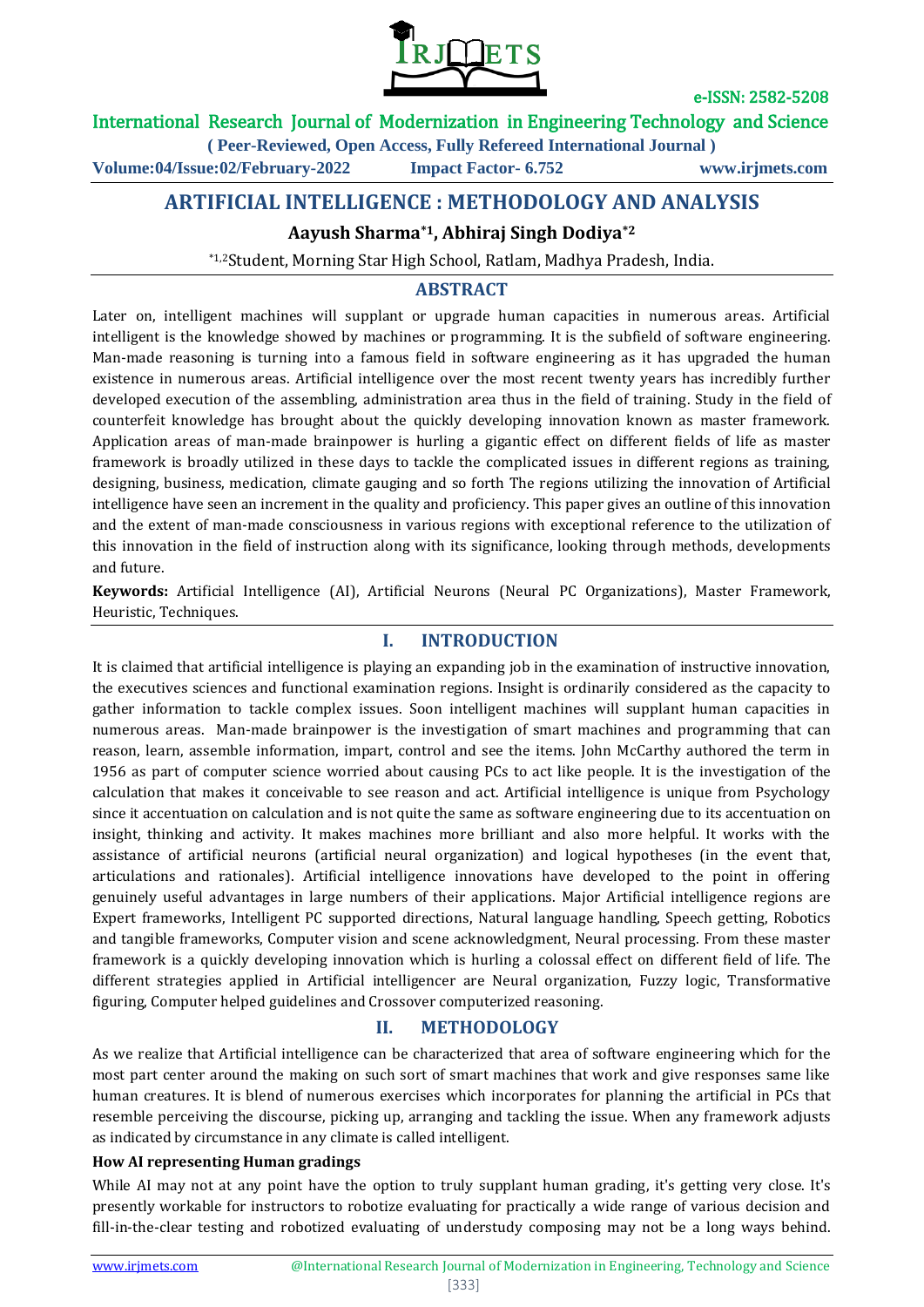

# International Research Journal of Modernization in Engineering Technology and Science

**( Peer-Reviewed, Open Access, Fully Refereed International Journal )**

**Volume:04/Issue:02/February-2022 Impact Factor- 6.752 www.irjmets.com**

Today, exposition evaluating programming is as yet in its early stages and not exactly satisfactory, yet it in school, evaluating schoolwork and tests for enormous talk courses can be dreary work, in any event, when TAs split it between them. Indeed, even in lower grades, instructors regularly observe that evaluating takes up a critical measure of time, time that could be utilized to cooperate with understudies, plan for class, or work on proficient improvement.

While there are clearly things that human mentors can offer that machines can't, essentially not yet, the future could see more understudies being mentored by guides that main exist in zeros and ones. Some coaching programs in view of artificial intelligence as of now exist and can help understudies through essential arithmetic, composing, and different subjects. These projects can show understudies essentials, however up until this point aren't great for assisting understudies with learning high-request thinking and innovativeness, something that certifiable educators are as yet required to work with. However that shouldn't preclude the chance of AI guides having the option to do these things later on. With the fast speed of mechanical headway that has denoted the recent many years, progressed coaching frameworks may not be a unrealistic fantasy.

#### **Trial-and-Error via AI**

Simulated intelligence cannot just assistance educators and understudies to make courses that are redone to their necessities, however it can likewise give criticism to both with regards to the accomplishment of the course in general. Some schools, particularly those with online contributions, are utilizing AI frameworks to screen student progress and to caution educators at the point when there may be an issue with understudy execution. These sorts of AI frameworks permit understudies to get the help they need and for educators to track down regions where they can further develop guidance for students who might battle with the topic. Simulated intelligence programs at these schools aren't simply offering exhortation on individual courses, nonetheless. Some are attempting to foster frameworks that can assist students with picking majors in view of regions where they succeed and battle. While students don't need to take the exhortation, it could check a valiant new universe of school significant determination for future students.

Trial and error is a basic piece of learning, yet for some students, falling flat, or even not knowing the response, is incapacitating. Some basically try to avoid being called out in front of their companions or authority figures like an educator. An intelligent PC framework, intended to help students to learn, is a substantially less overwhelming method for managing experimentation. Artificial intelligence could offer students an approach to try and learn in a generally without judgment climate, particularly when AI mentors can offer answers for improvement. Indeed, AI is the ideal configuration for supporting this sort of learning, as AI frameworks themselves frequently advance by an experimentation strategy.

### **III. MODELING AND ANALYSIS**

An American researcher John McCarthy developed the term Artificial Intelligence and he has credit of organizer of Artificial Intelligence. He was a computer and mental researcher and was extremely well known early improvement of AI In the 1940s and 50s, numerous researchers from variety fields like arithmetic, brain research, designing, economics and political theory begun to attempt to make a artificial brain which work like human in the time of 1940 and 50 and began scholastic in the extended time of 1956. For utilizing the semantic net first program of AI was composed by Ross Quillian. We can characterize semantic net as like diagram in which hubs address the idea and bolt is utilized for giving connection between the hubs. A test was done in Feb 2011, named with Jeopardy! Test show it was a presentation match. What's more the opposition was in the middle of the IBM's question responding to framework named as Watson and two champions named as Brad Rutter and Ken Jennigs and that framework beaten stitch by an incredible edge.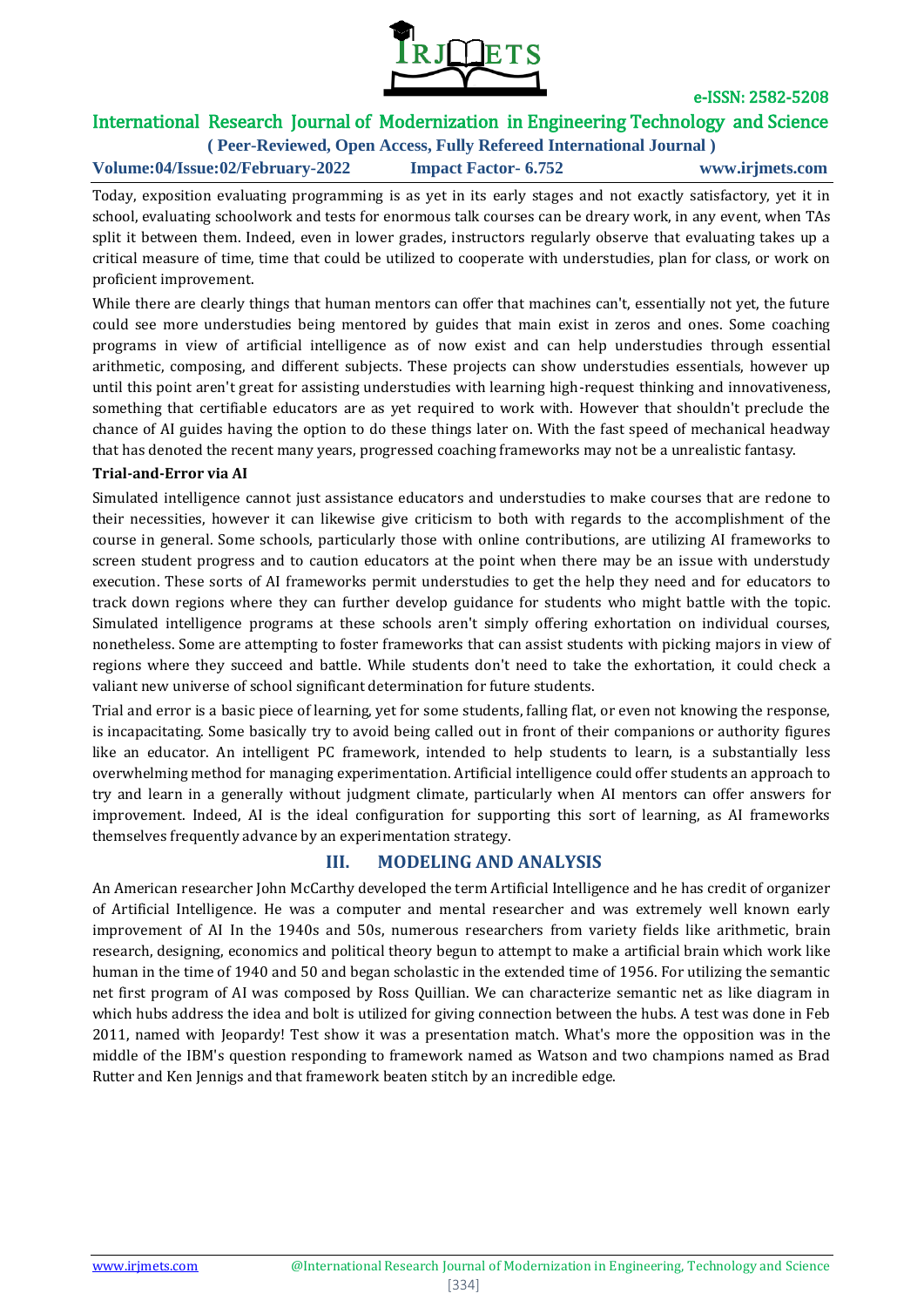

## International Research Journal of Modernization in Engineering Technology and Science

**( Peer-Reviewed, Open Access, Fully Refereed International Journal )**



**Figure 1:** Example of robot.

### **IV. RESULTS AND DISCUSSION**

It is actually the case that numerous specialists are doing investigate in the field of Artificial intelligence and in later machines will turn into increasingly strong. Yet, anything which enjoys benefits there exist burdens likewise so there can be moral issues connected with machines. For instance, assuming any machine is made for extremely touchy work and did any mix-up than who will be dependable. Assuming an AI program is made for analysis reason what's more it offers some unacceptable response, then, at that point, we can't guarantee the specialist for it. So for it strategy should make. Also in future such sort of machines will be created which will speak with us same like the human and will actually want to think about how should be treated which circumstance.

Articles worried about criticism incorporated a scope of understudy confronting devices, including clever specialists that give understudies prompts or direction when they are befuddled or slowed down in their work (Huang, Chen, Luo, Chen, and Chuang, 2008), programming to caution learner pilots when they are losing circumstance mindfulness while flying (Thatcher, 2014), and AI strategies with lexical elements to create programmed input and help with further developing understudy composing (Chodorow, Gamon, and Tetreault, 2010; Garcia-Gorrostieta, Lopez-Lopez, and Gonzalez-Lopez, 2018; Quixal and Meurers, 2016), which can assist with lessening understudies mental over-burden (Yang, Wong, and Yeh, 2009). The robotized input framework in view of versatile testing detailed by Barker (2010), for instance, not just decides the most proper individual responses as indicated by Bloom's mental levels, yet in addition suggests extra materials and difficulties.

## **V. CONCLUSION**

In this Article we have researched that how the field of artificial intelligence provides the capacity to the machines to think scientifically, utilizing ideas? Enormous commitment to the different regions has been made by the artificial intelligence methods from the most recent twenty years. Artificial intelligence will keep on playing an undeniably significant job in the different fields. This paper depends on the idea of computerized reasoning, extent of counterfeit knowledge in various regions with exceptional to "the field of training". As all realize artificial intelligence is insight conduct of machines which is given by the expert. As all of you realize artificial intelligence have improved on our life in each viewpoint it tends to be article composing or game playing or taking any significant choice. In any machine numerous specialists mind can be consolidated which is more impressive than a solitary master mind. Many works work should be possible by a solitary machine and beneficial thing of it is that it won't ever tire. Presently such sorts of robots will make which have feelings it will complete the dejection of the individual. Yet, it has another perspective that is can be risks for us. Assuming we become totally reliant upon that machines than it can destroy our life as we don't accomplish any work ourselves and got sluggish. What's more another is that it can't give the feeling like human. So machines should be utilized just where there those are really required.